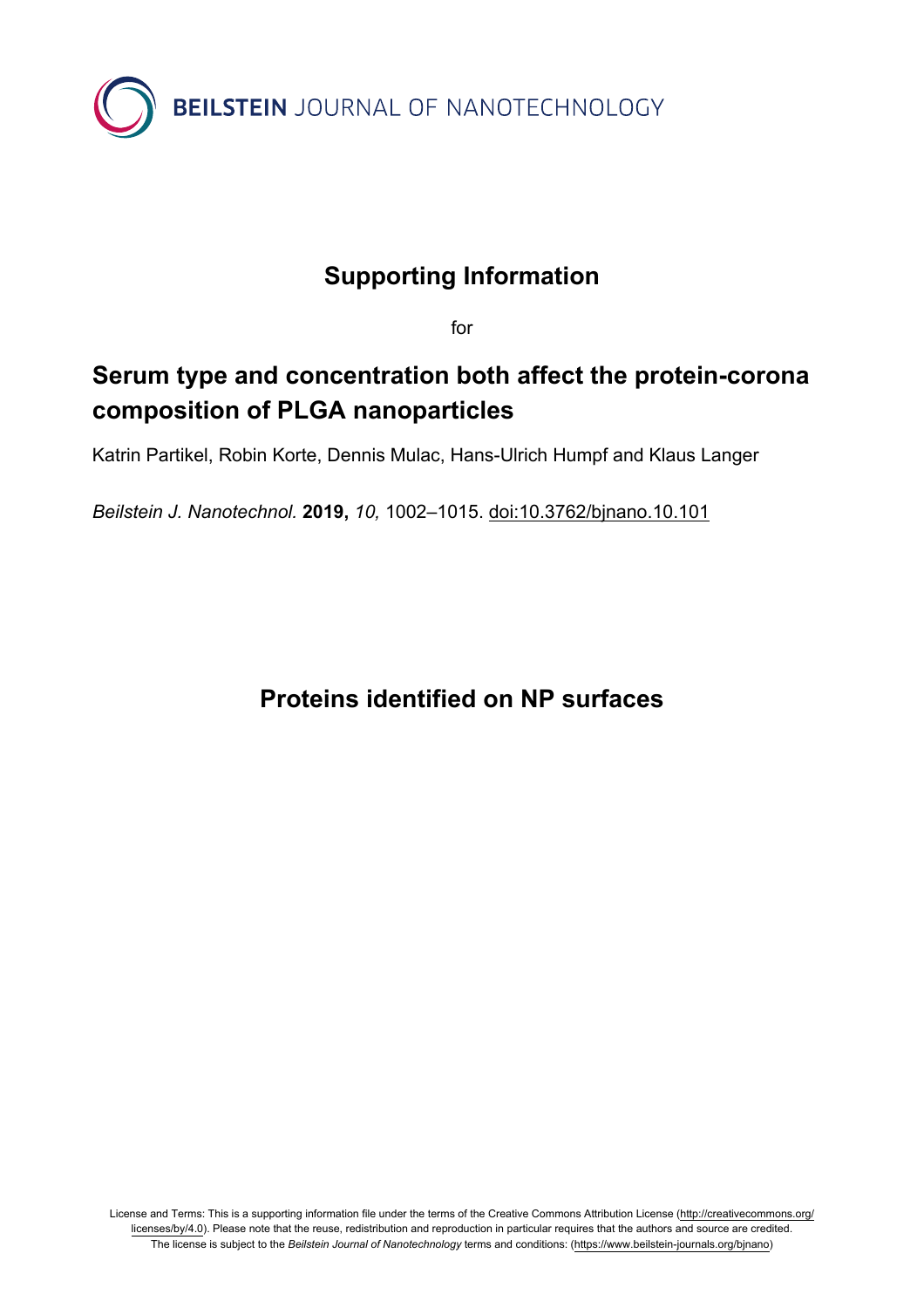**Table S1:** Identified proteins on the surface of PLGA NPs after incubation with FBS. Proteins were identified  $(\check{\phantom{\phi}})$  in three independent measurements by LC–MS/MS and subsequent data evaluation. Proteins were listed in alphabetical order. Molecular weight ( $M_W$ ) and functions are taken from the web page<https://www.uniprot.org/> and the isoelectric point (pI) was calculated by [https://web.expasy.org/compute\\_pi/.](https://web.expasy.org/compute_pi/) Functions were categorized as blood coagulation (BC); regulation of insulin-like growth factor (IGF); immune response (IR); lipoproteins (LP); other serum components (OC); oxygen transport (OT).

| <b>Acession</b><br>number | Protein                             | <b>Function</b> | $M_{\rm W}$ [Da] | pl   | <b>RUN</b><br>1 | <b>RUN</b><br>$\mathbf{2}$ | <b>RUN</b><br>3 |
|---------------------------|-------------------------------------|-----------------|------------------|------|-----------------|----------------------------|-----------------|
| B0JYQ0                    | ALB protein                         | <b>OC</b>       | 69,294           | 5.95 | $\checkmark$    | $\checkmark$               | $\checkmark$    |
| P34955                    | Alpha-1-antiproteinase              | OC              | 46,104           | 6.05 |                 | $\checkmark$               |                 |
| <b>V6F9A2</b>             | Apolipoprotein A-I<br>preproprotein | LP              | 30,276           | 5.71 | $\checkmark$    | $\checkmark$               | ✓               |
| P81644                    | Apolipoprotein A-II                 | LP              | 11,202           | 7.8  | $\checkmark$    | $\checkmark$               | ✓               |
| P19034                    | Apolipoprotein C-II                 | LP              | 11,061           | 5.67 |                 | ✓                          | ✓               |
| Q0ZCB4                    | Apolipoprotein E                    | LP              | 27,074           | 8.87 | $\checkmark$    | $\checkmark$               | $\checkmark$    |
| P17690                    | Beta-2-glycoprotein 1               | LP              | 38,252           | 8.53 | $\checkmark$    | $\checkmark$               | $\checkmark$    |
| Q32L58                    | C-C motif chemokine                 | <b>IR</b>       | 10,337           | 8.43 | $\checkmark$    | $\checkmark$               | $\checkmark$    |
| Q29RR9                    | C-C motif chemokine ligand<br>14    | <b>IR</b>       | 10,457           | 8.98 |                 | ✓                          |                 |
| F1N0I3                    | Coagulation factor V                | BC              | 222,214          | 5.52 |                 | $\checkmark$               | $\checkmark$    |
| Q2TBQ1                    | Coagulation factor XIII B<br>chain  | BC              | 75,167           | 6.34 |                 | ✓                          | ✓               |
| P01030                    | Complement C4                       | IR              | 101,908          | 6.15 | ✓               | ✓                          | ✓               |
| A0A0F6QNP7                | Complement component 3              | IR              | 187,181          | 6.46 | $\checkmark$    | $\checkmark$               | ✓               |
| Q3T0A3                    | Complement factor D                 | IR              | 27,878           | 7.64 | $\checkmark$    | $\checkmark$               | ✓               |
| Q28085                    | Complement factor H                 | <b>IR</b>       | 140,374          | 6.43 | $\checkmark$    | $\checkmark$               | ✓               |
| <b>F1MC45</b>             | Complement factor H<br>precursor    | IR              | 96,593           | 5.98 |                 | $\checkmark$               |                 |
| Q32PI4                    | Complement factor I                 | IR              | 68,933           | 8.07 | $\checkmark$    |                            |                 |
| Q17QC8                    | Complement factor<br>properdin      | IR              | 50,750           | 8.32 | $\checkmark$    | $\checkmark$               | $\checkmark$    |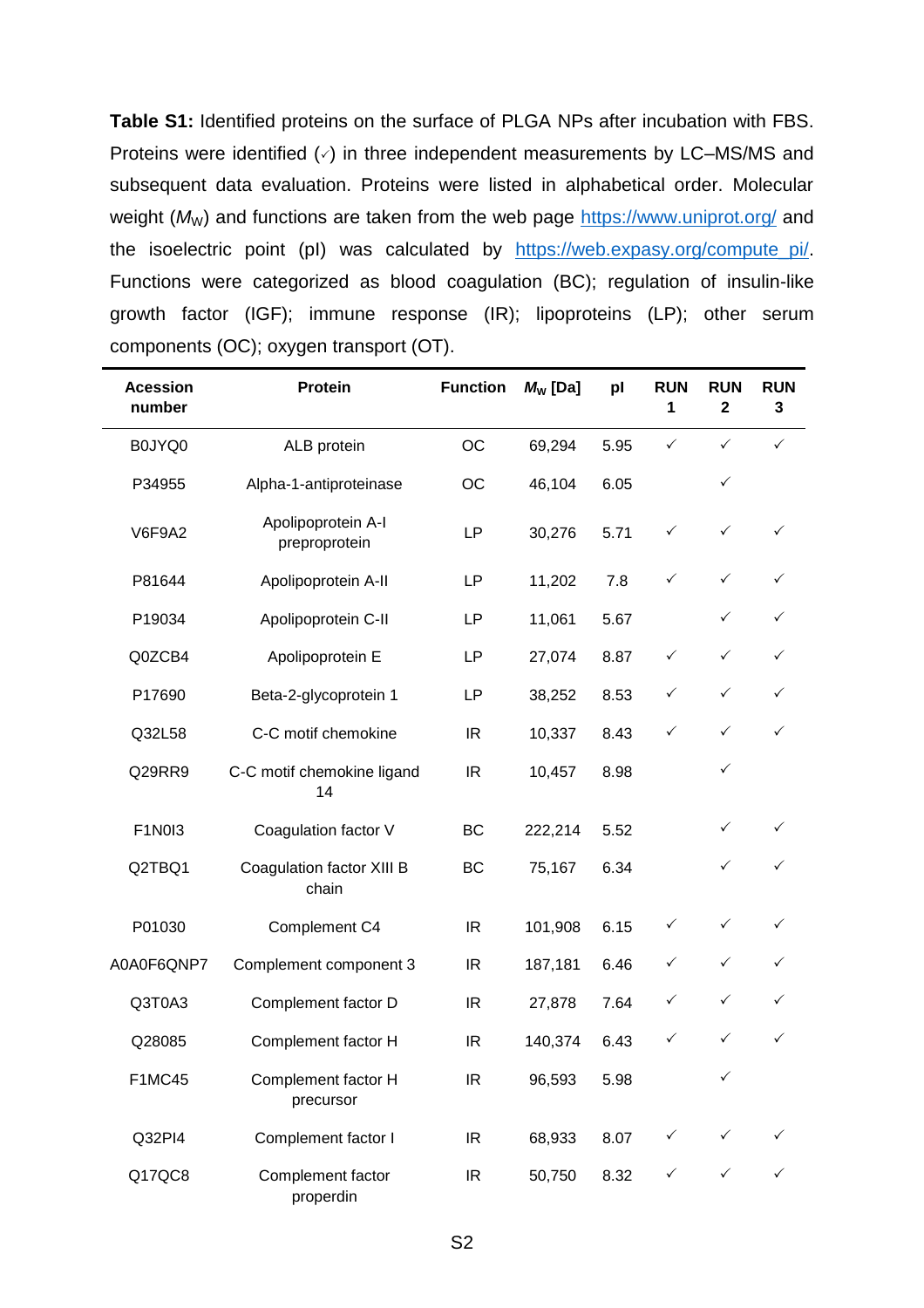| P01035 | Cystatin-C                                       | OC         | 16,265  | 9.23 | ✓            | ✓            | $\checkmark$ |
|--------|--------------------------------------------------|------------|---------|------|--------------|--------------|--------------|
| A6QPP9 | C-X-C motif chemokine                            | IR.        | 12,609  | 9.3  | ✓            | $\checkmark$ | $\checkmark$ |
| F1MYN5 | Fibulin-1                                        | OC         | 77,486  | 4.94 |              | $\checkmark$ | $\checkmark$ |
| F1N1I6 | Gelsolin                                         | cc         | 85,687  | 5.86 | ✓            | $\checkmark$ | $\checkmark$ |
| P02081 | Hemoglobin fetal subunit<br>beta                 | OT         | 15,859  | 6.51 | ✓            | $\checkmark$ | $\checkmark$ |
| P01966 | Hemoglobin subunit alpha                         | OT         | 15,184  | 8.07 | ✓            | $\checkmark$ | $\checkmark$ |
| P02070 | Hemoglobin subunit beta                          | OT         | 15,954  | 7.02 | ✓            |              |              |
| Q2F6J3 | Insulin-like growth factor 2<br>preproprotein    | <b>IGF</b> | 10,782  | 7.48 |              | $\checkmark$ | $\checkmark$ |
| P13384 | Insulin-like growth factor-<br>binding protein 2 | <b>IGF</b> | 34,015  | 7.13 | ✓            | $\checkmark$ |              |
| Q05716 | Insulin-like growth factor-<br>binding protein 4 | <b>IGF</b> | 27,890  | 7.10 |              | ✓            | $\checkmark$ |
| F1MUK3 | Insulin-like growth factor-<br>binding protein 6 | <b>IGF</b> | 24,953  | 8.73 |              | $\checkmark$ | $\checkmark$ |
| Q95121 | Pigment epithelium-derived<br>factor             | OC         | 46,229  | 6,57 |              | $\checkmark$ | ✓            |
| P00735 | Prothrombin                                      | <b>BC</b>  | 70,506  | 5.97 | ✓            | $\checkmark$ | $\checkmark$ |
| P82943 | Regakine-1                                       | IR         | 10,281  | 8.8  |              | ✓            | ✓            |
| P04815 | Spleen trypsin inhibitor I                       | ОC         | 10,843  | 9,00 |              | $\checkmark$ | $\checkmark$ |
| Q2KIS7 | Tetranectin                                      | OC         | 22,144  | 5.47 |              | $\checkmark$ | $\checkmark$ |
| Q28194 | Thrombospondin-1                                 | OC         | 25,015  | 7.94 |              | $\checkmark$ | $\checkmark$ |
| E1BH06 | Uncharacterized protein                          | IR.        | 192,764 | 7.2  | $\checkmark$ | $\checkmark$ | $\checkmark$ |
| F1MLW7 | Uncharacterized protein                          | OC         | 24,397  | 7.53 |              | $\checkmark$ |              |
| Q3ZBS7 | Vitronectin                                      | CC         | 53,575  | 5.92 |              |              | $\checkmark$ |
|        |                                                  |            |         |      |              |              |              |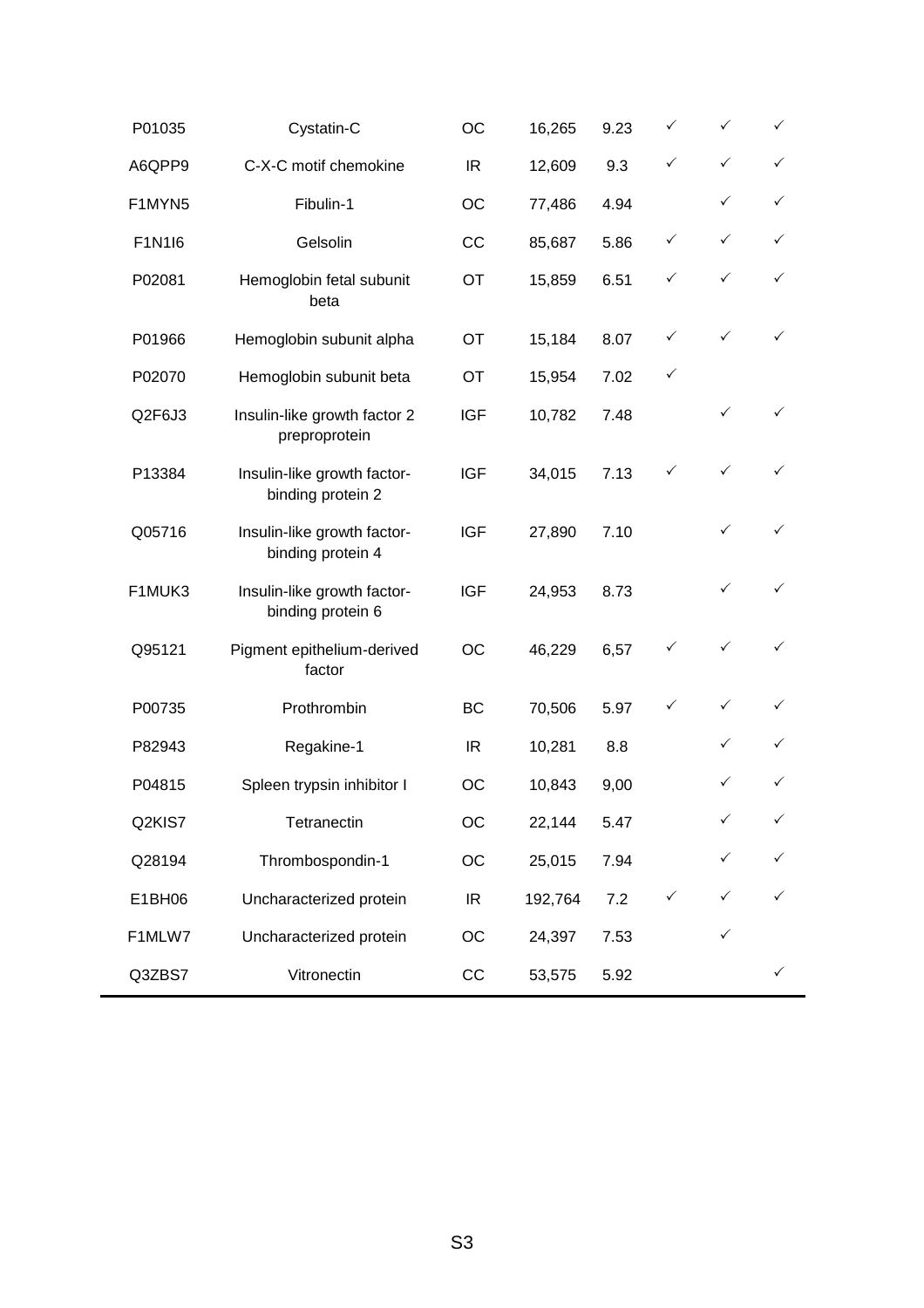**Table S2:** Identified proteins on the surface of PLGA NPs after incubation with human serum. Proteins were identified  $(\vee)$  in three independent measurements by LC–MS/MS and subsequent data evaluation. Proteins were listed in alphabetical order. Molecular weight  $(M_W)$  and functions are taken from the web page <https://www.uniprot.org/> and the isoelectric point (pI) was calculated by [https://web.expasy.org/compute\\_pi/.](https://web.expasy.org/compute_pi/) Functions were categorized as blood coagulation (BC); regulation of insulin-like growth factor (IGF); immune response (IR); lipoproteins (LP); other serum components (OC); oxygen transport (OT).

| <b>Acession</b><br>number | <b>Protein</b>                                                                             | <b>Function</b> | $M_{\rm W}$ [Da] | pl    | <b>RUN</b><br>1 | <b>RUN</b><br>$\mathbf 2$ | <b>RUN</b><br>3 |
|---------------------------|--------------------------------------------------------------------------------------------|-----------------|------------------|-------|-----------------|---------------------------|-----------------|
| G3GAU4                    | Anti-H1N1 influenza HA<br>kappa chain variable<br>region                                   | IR              | 11,606           | 8.07  |                 | ✓                         | ✓               |
| A2KBC5                    | Anti-HCS scFv                                                                              | OC              | 25,223           | 8.29  | $\checkmark$    |                           |                 |
| Q96SB0                    | Anti-streptococcal/anti-<br>myosin immunoglobulin<br>lambda light chain variable<br>region | IR.             | 11,594           | 6.32  | ✓               | ✓                         |                 |
| Q8TCE1                    | Antithrombin-III                                                                           | <b>BC</b>       | 29,092           | 9.03  | $\checkmark$    | ✓                         | $\checkmark$    |
| P02647                    | Apolipoprotein A-I                                                                         | LP              | 30,778           | 5.56  | $\checkmark$    | $\checkmark$              | ✓               |
| P02652                    | Apolipoprotein A-II                                                                        | LP              | 11,175           | 6.27  | $\checkmark$    | $\checkmark$              | $\checkmark$    |
| P06727                    | Apolipoprotein A-IV                                                                        | LP              | 45,399           | 5.28  | $\checkmark$    | ✓                         | ✓               |
| P02654                    | Apolipoprotein C-I                                                                         | LP              | 9,332            | 8.01  | ✓               | ✓                         | ✓               |
| P02655                    | Apolipoprotein C-II                                                                        | LP              | 11,284           | 4.64  | $\checkmark$    | ✓                         | ✓               |
| P02656                    | Apolipoprotein C-III                                                                       | LP              | 10,852           | 5.23  |                 |                           | ✓               |
| P02649                    | Apolipoprotein E                                                                           | LP              | 36,154           | 5.65  | ✓               | ✓                         | ✓               |
| Q8TCZ8                    | Apolipoprotein E                                                                           | LP              | 6,664            | 10.00 |                 | ✓                         |                 |
| A2NI60                    | <b>BRE</b>                                                                                 | OC              | 11,938           | 4.36  | ✓               | ✓                         |                 |
| D9IWP9                    | Beta-2-glycoprotein I                                                                      | LP              | 36,255           | 8.37  | $\checkmark$    | $\checkmark$              | ✓               |
| F5H2D0                    | Complement C1r<br>subcomponent                                                             | IR              | 76,614           | 5.63  | $\checkmark$    | $\checkmark$              | $\checkmark$    |
| F8WCZ6                    | Complement C1s<br>subcomponent                                                             | IR.             | 57,519           | 5.31  | $\checkmark$    | ✓                         |                 |
| B4E216                    | Complement C3                                                                              | IR              | 122,592          | 6.5   | $\checkmark$    | $\checkmark$              | $\checkmark$    |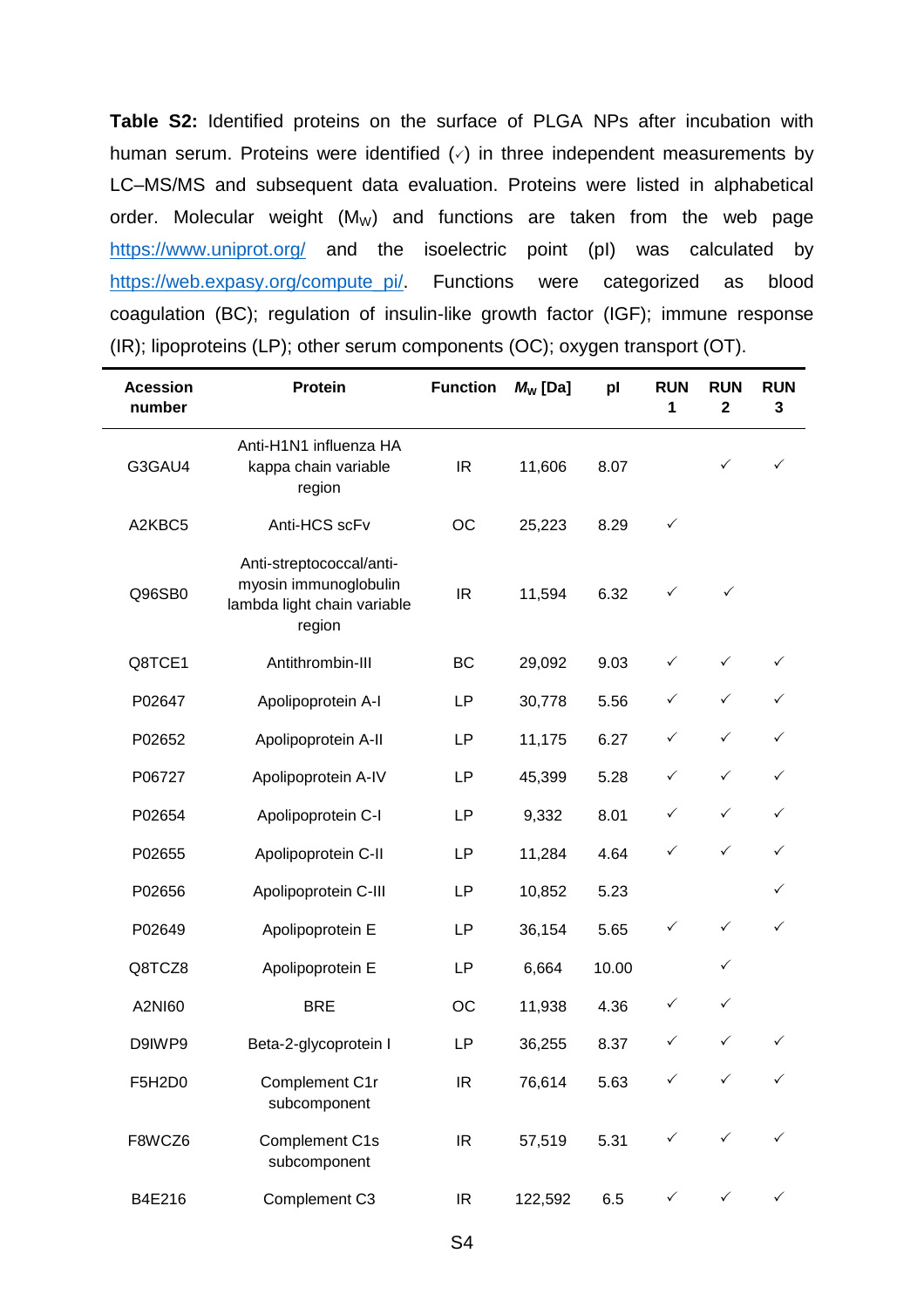| A0A140TA32 | Complement C4-A                           | IR        | 187,763 | 6.7  | ✓            | $\checkmark$ | $\checkmark$ |
|------------|-------------------------------------------|-----------|---------|------|--------------|--------------|--------------|
| P08603     | Complement factor H                       | <b>IR</b> | 139,096 | 6.21 | ✓            | ✓            | $\checkmark$ |
| Q03591     | Complement factor H-<br>related protein 1 | <b>IR</b> | 37,651  | 7.39 | ✓            | ✓            | $\checkmark$ |
| V9GYE7     | Complement factor H-<br>related protein 2 | IR        | 28,912  | 6.44 | ✓            |              |              |
| A6XNE2     | Complement factor D<br>preproprotein      | IR        | 27,780  | 6.82 |              | $\checkmark$ | $\checkmark$ |
| V9HW34     | Epididymis luminal protein<br>213         | OC        | 25,646  | 6.15 | $\checkmark$ | $\checkmark$ | $\checkmark$ |
| P06396     | Gelsolin                                  | cc        | 85,697  | 5.9  | ✓            | $\checkmark$ | $\checkmark$ |
| Q6MZV7     | Hepatitis B virus binding<br>protein      | OC        | 52,121  | 7.51 | ✓            | $\checkmark$ | $\checkmark$ |
| Q6ZW64     | Ig alpha-1 chain C region                 | <b>IR</b> | 53,321  | 6.07 | ✓            | $\checkmark$ | $\checkmark$ |
| A0A075B6N8 | Ig gamma-3 chain C region                 | IR        | 41,335  | 8.23 | ✓            | $\checkmark$ | $\checkmark$ |
| P01861     | Ig gamma-4 Chain C<br>region              | <b>IR</b> | 35,941  | 7.18 | ✓            | $\checkmark$ | $\checkmark$ |
| Q6PJF2     | IGK@ protein                              | IR        | 25,521  | 6.14 | $\checkmark$ | $\checkmark$ | $\checkmark$ |
| Q6P5S8     | IGK@ protein                              | <b>IR</b> | 25,773  | 5.94 |              | ✓            | $\checkmark$ |
| S6AWD3     | IgG L chain                               | <b>IR</b> | 19,942  | 9.1  |              | ✓            |              |
| S6AWF4     | IgG L chain                               | IR        | 19,842  | 6.57 | ✓            | $\checkmark$ | $\checkmark$ |
| S6BGD6     | IgG L chain                               | IR        | 24,824  | 6.81 | $\checkmark$ | $\checkmark$ | $\checkmark$ |
| S6BAN6     | IgG L chain                               | IR        | 22,920  | 8.56 | ✓            | ✓            | $\checkmark$ |
| S6B294     | IgG L chain                               | IR        | 20,110  | 8.96 |              | $\checkmark$ |              |
| S6C4R6     | IgG L chain                               | IR        | 20,315  | 6.22 | $\checkmark$ | $\checkmark$ | $\checkmark$ |
| Q8N355     | IGL@ protein                              | IR        | 24,793  | 5.93 | ✓            | $\checkmark$ | $\checkmark$ |
| Q6GMW3     | IGL@ protein                              | IR        | 24,654  | 5.94 | ✓            | $\checkmark$ | $\checkmark$ |
| Q6GMW4     | IGL@ protein                              | IR        | 24,855  | 6.29 |              | ✓            | $\checkmark$ |
| Q6NS95     | IGL@ protein                              | IR        | 25,148  | 6.19 | $\checkmark$ |              | $\checkmark$ |
| P01871     | Ig mu chain C region                      | IR        | 49,307  | 6.35 |              | $\checkmark$ | $\checkmark$ |
| P01591     | Immunoglobulin J chain                    | IR        | 18,099  | 5.09 | $\checkmark$ |              |              |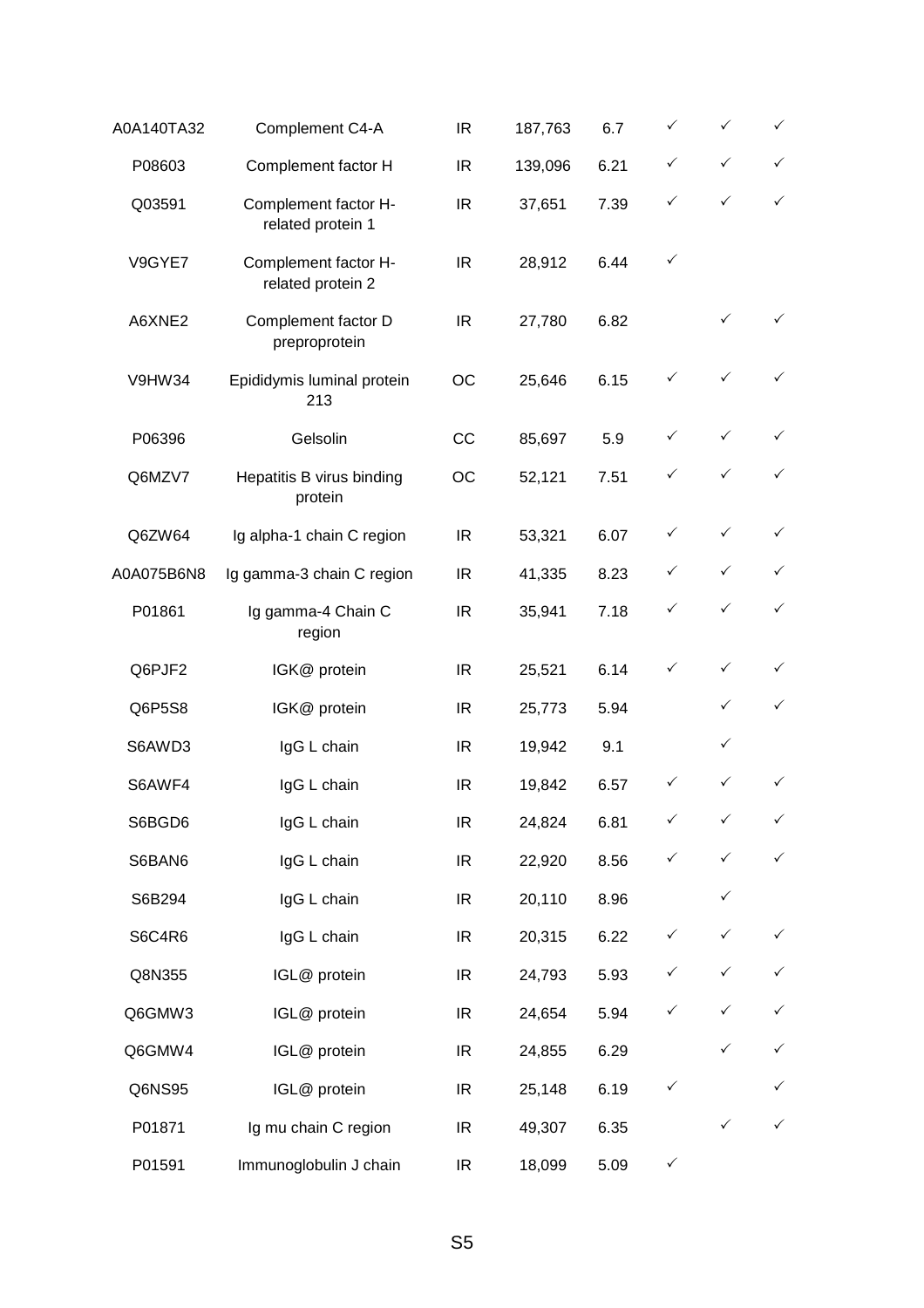| P06309        | Immunoglobulin kappa<br>variable 2D-28             | IR  | 12,957  | 5.61 | ✓            |              |              |
|---------------|----------------------------------------------------|-----|---------|------|--------------|--------------|--------------|
| A0A0B4J1T9    | Immunoglobulin kappa<br>variable 3-15              | IR  | 12,496  | 5.14 |              | ✓            | $\checkmark$ |
| P01621        | Immunoglobulin kappa<br>variable 3-20              | IR. | 10,729  | 4.85 | ✓            | $\checkmark$ | $\checkmark$ |
| P18136        | Immunoglobulin kappa<br>variable 3-20              | IR  | 14,089  | 4.85 | ✓            | $\checkmark$ |              |
| P06314        | Immunoglobulin kappa<br>variable 4-1               | IR  | 14,966  | 5.09 |              | $\checkmark$ |              |
| B9A064        | Immunoglobulin lambda-<br>like polypeptide 5       | IR. | 23,063  | 9.08 |              |              | $\checkmark$ |
| Q0KKI6        | Immunoglobulin light chain                         | IR  | 24,030  | 8,29 | ✓            | $\checkmark$ |              |
| Q14624        | Inter-alpha-trypsin inhibitor<br>heavy chain H4    | IR  | 103,357 | 6.51 | ✓            | $\checkmark$ | $\checkmark$ |
| A2NUT2        | Lambda-chain<br>(AA-20 to 215)                     | IR. | 24,655  | 7.54 |              | ✓            | $\checkmark$ |
| V9HWP0        | Pentaxin                                           | OC  | 25,387  | 6.1  | $\checkmark$ |              |              |
| P02775        | Platelet basic protein                             | OС  | 13,894  | 9.04 | ✓            | $\checkmark$ | $\checkmark$ |
| P02776        | Platelet factor 4                                  | BC  | 10,845  | 8.93 | ✓            | $\checkmark$ | ✓            |
| P10720        | Platelet factor 4 variant                          | BC  | 11,553  | 9.3  |              | ✓            | $\checkmark$ |
| P27918        | Properdin                                          | IR. | 51,276  | 8.32 | ✓            | $\checkmark$ | $\checkmark$ |
| A0A096LPE2    | Protein SAA2-SAA4                                  | IR  | 23,353  | 9.1  | ✓            | ✓            | $\checkmark$ |
| P00734        | Prothrombin                                        | BC  | 70,037  | 5.63 | ✓            | ✓            | $\checkmark$ |
| Q6MZU6        | Putative uncharacterized<br>protein DKFZp686C15213 | OC  | 51,099  | 7.85 | ✓            |              |              |
| Q6N093        | Putative uncharacterized<br>protein DKFZp686l04196 | ОC  | 46,061  | 7.63 | ✓            | $\checkmark$ |              |
| Q6MZX7        | Putative uncharacterized<br>protein DKFZp686M24218 | ОC  | 52,421  | 7.89 | ✓            | ✓            |              |
| P02768        | Serum albumin                                      | OС  | 69,367  | 5.92 | ✓            | $\checkmark$ | $\checkmark$ |
| <b>B2R5G8</b> | Serum amyloid A protein                            | IR  | 14,808  | 9.04 | ✓            | ✓            | $\checkmark$ |
| E9PQD6        | Serum amyloid A protein                            | IR  | 13,546  | 6.28 |              |              | ✓            |
| E9PHK0        | Tetranectin                                        | OС  | 17,794  | 4.96 | ✓            | $\checkmark$ | $\checkmark$ |